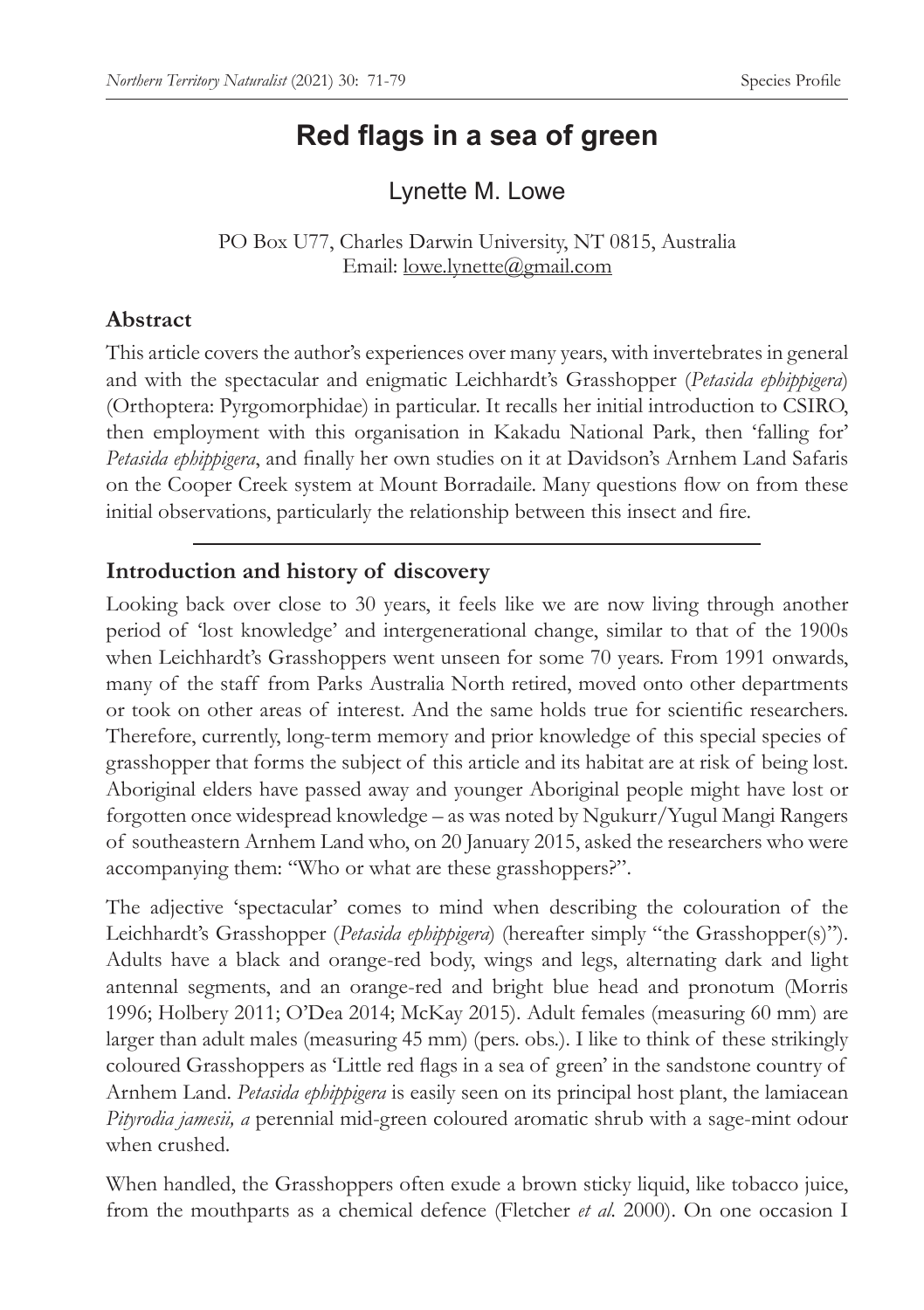

**Figure 1.** Leichhardt's Grasshopper, a 'Street Art' wall painting by Jesse Bell on the exterior of the Darwin Entertainment Centre, Mitchell Street, Darwin. November 2019. Reproduced with the artist's permission. (Photograph by Paul Arnold)

decided to taste the liquid myself, as a Scottish scientist suggested "you have to eat your study animal at least once". I don't remember the liquid being distasteful and am still around to tell the tale. The website for Kakadu National Park suggests: "the grasshoppers secrete a smelly brown substance that tastes awful to any animals looking for a snack" and Fletcher *et al.* (2000) suggest the Grasshoppers are rich in terpene glycosides, which are non-toxic but known to be bitter tasting. There seems to be no mammalian predators, although I have seen an adult female green praying mantid eating the Grasshopper from the head-end.

Adult males and females aggregate together. Copulating animals can be observed in 'piggy-back' position, which can continue for 24 hours. This long copulation is thought to eliminate insemination by other males (David Rentz pers. comm.).

The nearest relative of *Petasida ephippigera* (the sole species in the genus) is *Scutillya verrucosa*  (another monogeneric species) which is found in the heathlands of southwestern Western Australia. Both these species are in the tribe Petasidini, but isolated from each other.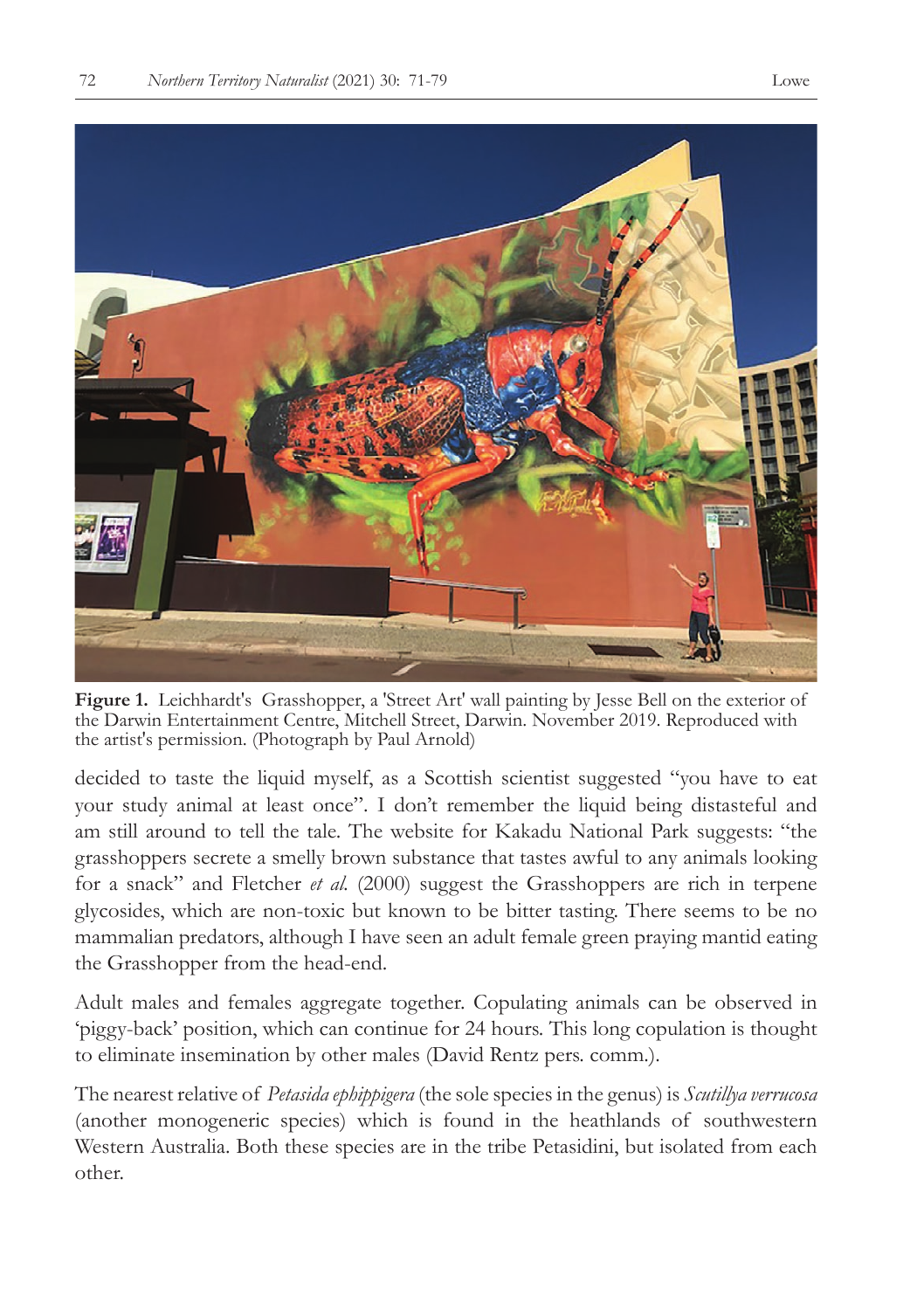A question which exercises my mind: "Is Africa a possible epicentre of the Pyrgomorphidae?" If so, how did these two Australian species come to be so widely separated – by approximately 2000 kilometres? I jokingly suggest that *Petasida* jumped aboard a northward-floating Australia after the breakup of Gondwana. *Scutillya* jumped aboard a little later. Or were they both already on that portion of the continent which floated away and became separated by desert as the continent dried? Key (1985) hypothesises that *Petasida* and *Scutillya* may have had a common ancestor in Poekilocerini (another tribe in the subfamily Pyrgomorphinae), as throughout the Cretaceous geological period Western Australia and India were in contact or near contact.

As the common name Leichhardt's Grasshopper suggests, the specimens collected by the explorer Ludwig Leichhardt were the second in a series of collections made in northern Australia in the 1840s. Leichhardt collected them on 17 November 1845 to be exact, at Deaf Adder Creek in the headwaters of the South Alligator River – now within Kakadu National Park. Imagine the scene; storms brewing over the Arnhem Land plateau, and thunder and lightning strikes [Normand (2017) describes the idea of "a pale skinned travelling Ceremony Man carrying a spear which shot lightning"]. No wonder the Aboriginal people mistook Leichhardt for *Namarrkon* the Lightning Man. Gundjeihmi speakers call the Grasshoppers *Alyurr* and believe they are the children of *Namarrkon* the Lightning Man; a powerful creator ancestor/being. *Alyurr* call out to their father who answers with storms and lightning when clinking his stone axes (Chaloupka 1993).

Another perspective comes from a quote by Leichhardt himself: "Whilst on expedition we observed a great number of grasshoppers, of a bright brick colour dotted with blue, the posterior part of the corselet, and the wings were blue, it was two inches long, and its antennae three quarters of an inch" (Leichhardt 1847).

The three initial/early collections were:

- By purser John Dring aboard HMS *Beagle* during Matthew Flinders' circumnavigation and mapping of the Australian coast between 1837 and 1843. The *Beagle* travelled 260 km along the Victoria River. The holotype (a female specimen) was taken to London, described by White in 1845, and deposited in the British Museum of Natural History in London.
- By Ludwig Leichhardt at Deaf Adder Creek headwaters on 17 November 1845 as mentioned above.
- The third collection was made during the A.C. Gregory expedition of 1855–1856 at a site very close to the present day township of Timber Creek (Calaby & Key 1973). The Gregory expedition set out to find Leichhardt, who had disappeared on an earlier inland expedition.

There were no further collections for well over 100 years until mining activities and pastoralism commenced in Arnhem Land. Although the Grasshoppers are obvious in the Wet season, they went unrecorded due to limited accessibility of the country.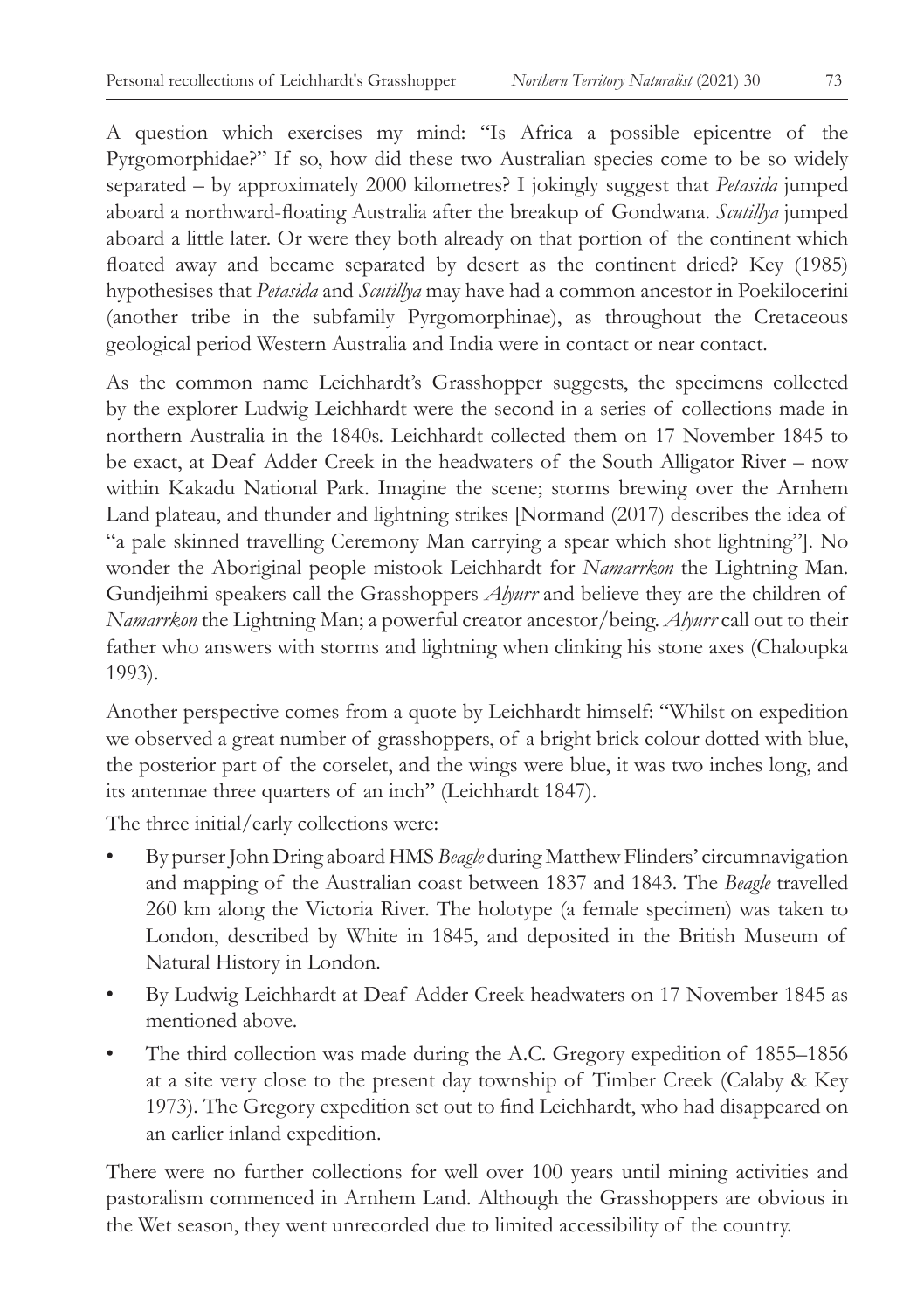Early in 1970, Aboriginal people from Milingimbi approached Bob (R.L.) Collins, a Technical Officer with CSIRO. [Bob later become Member of the Legislative Assembly of the Northern Territory after Self Government in 1978.] They had in excess of 20 live Grasshoppers and they asked Bob: "Who or what are these?" Bob sent the specimens to CSIRO (Australian National Insect Collection, hereafter ANIC) in Canberra. They were fed a diet of lettuce (as little was known of their food plants). After they died they were curated and deposited in the ANIC collection.

Anecdotal evidence from Tony Press (pers. comm.) [Director of Parks Australia North] early in 2000 suggests there was an "explosion" of populations of the Grasshopper on the sandstone escarpment at Spring Creek where there were thousands eating themselves out of "house and home" until no vegetative parts remained on the host plants.

The lack of collections and sightings of the Grasshoppers seems relevant to the present time, where our 'working life' span comes to an end. Knowledgeable and experienced people transfer to other government departments, or even states, as they retire or move away from the Northern Territory. So, with a lack of management interest and funds, as well as the passing of Aboriginal elders, knowledge is not being passed on and becomes lost altogether.

### **My interest in the Grasshoppers**

My interest piqued when I was working for the CSIRO. Dr David Rentz [Curator of Orthoptera at ANIC] visited the Tropical Ecosystems Research Centre, which was part of CSIRO in Darwin, in 1991 to study the orthopteran collection. He suggested a visit to Kakadu National Park to locate the Grasshoppers. We visited but did not find any of them. I revisited the Park regularly over the following year, and in January 1992 I came across 19 individuals close to Baroalba Springs carpark.

During the years 1992–1994 I observed the Grasshoppers along the Baroalba Springs Road, Koongarra Saddle and Little Nourlangie Rock, all within Kakadu National Park. Fire was a threat to people and Park assets, as well as the Grasshoppers. If they survived fire, but their food plant was burnt, then what? If they died, then there was no reproductive event. This fate of 'death by fire' also happened in other areas of the Northern Territory. Or did they all die? Perhaps their eggs persisted underground like other invertebrates. Or did juveniles drop to the ground ahead of the fire? Or did the adults fly ahead of the fire?

I was unsuccessful in obtaining a Research Permit from Parks Australia North to investigate these questions, but in April 1995 I met Max Davidson of Davidson's Arnhem Land Safaris. The Davidson's safari camp was on a leased area along the Cooper Creek system at Mount Borradaile, 55 km north of Kakadu National Park in western Arnhem Land. Max offered me support in the form of accommodation, food and transport (in an old-style Toyota open back safari wagon). During a trip to the camp with a Japanese film crew late in 1999, he and I discussed the possibility of an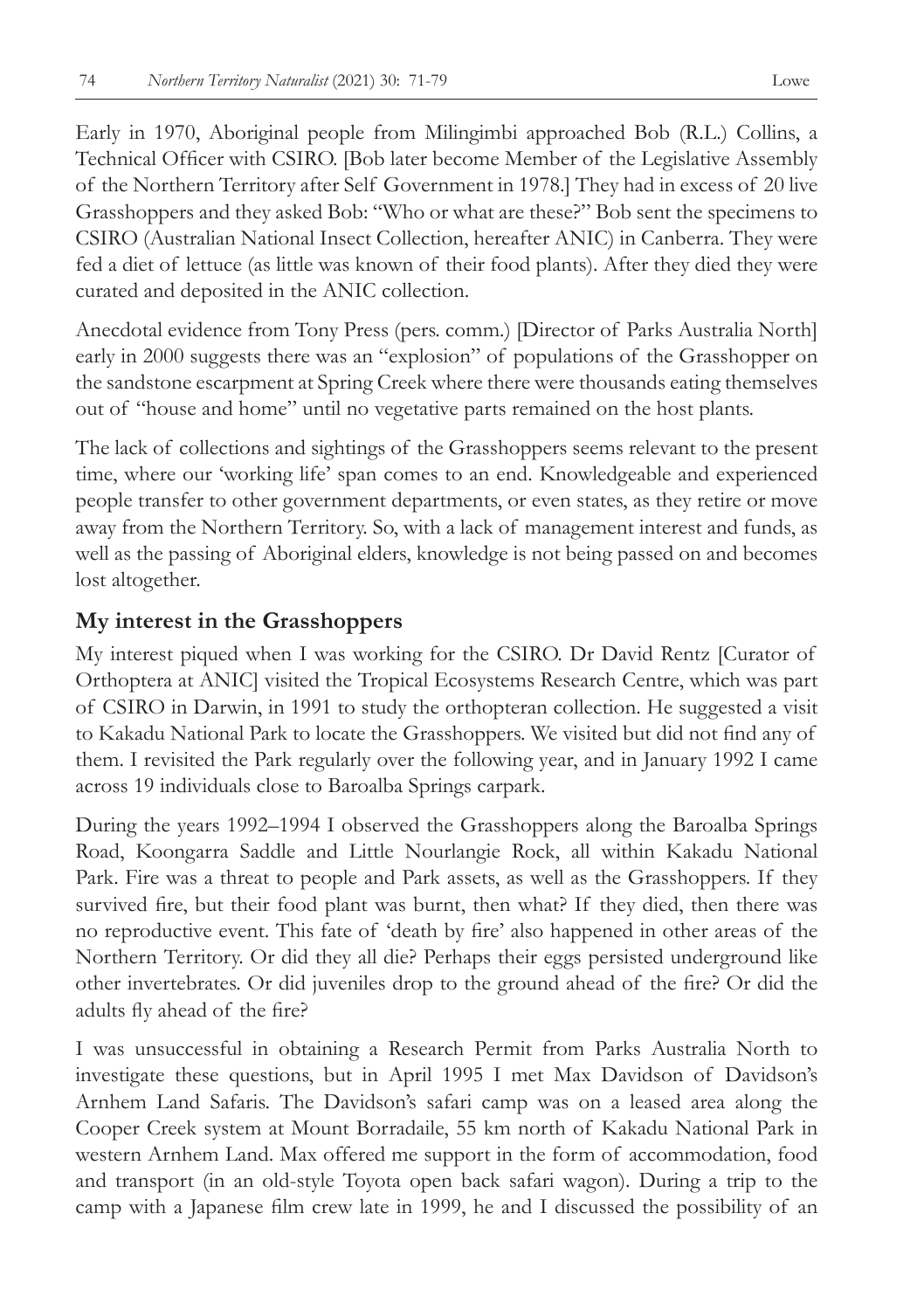observational study. Max was concerned about the survival of the Grasshoppers on his lease, noting the populations were in decline. Our observations began with a visit to the camp to walk the lease and find the Grasshoppers and their habitat. The Grasshoppers are one of many (tourist) attractions at the camp (and in the Northern Territory in general) and we agreed to proceed with our study. Our observations were initiated in January 2000 and the last survey was in March 2005. A traditional owner of his mother's country – Mount Borradaile area – visited the camp frequently and was in attendance during discussions. The areas where we found the Grasshoppers included the causeway, the paperbark beds, the swimming hole sand sheet, the white stone line trail (north of the camp), and others. I visited regularly every five to six weeks for three to five days at a time. All the grasshoppers we located were counted (Queen Bee Labels were used to tag them initially, but were ultimately unsuccessful), as well as the *Pityrodia jamesii* shrubs on which they were living.

Adult male and female Grasshoppers were distinguishable and sedentary; they were observed to remain on their host plant for their entire life. Sometimes they were easily disturbed and responded, as do Frilled-neck lizards (*Chlamydosaurus kingii*), by creeping to the other side of the stem from the observer – a typical avoidance behaviour.

## **The Grasshoppers; juvenile and adult**

Early in the study at Mount Borradaile I thought the Grasshoppers hatched after the first rains of the Wet season. However, hatching is now thought to be irregular and variable. Recently, Peter Holbery [a local naturalist] has suggested that hatching of the Grasshoppers has become more variable and juveniles are found in May to November. He has suggested that above-average rainfall and a pronounced Wet season could result in a longer growing season for the food plants and this, in turn, might be resulting in better quality nutrition, thus enabling the Grasshoppers to mature earlier than usual (Holbery 2011).

Juveniles hatch early in the oncoming Dry season and measure approx. 10 mm in length; their colouration is pale green with black spots on the body and alternating pale and black antennal segments. When viewed against the apical tips of the host plant, the alternating segments of the antennae are easily seen, but they are well camouflaged in profile. Juveniles transform from one instar to the next and the colours gradually darken. Barrow (2009) observed the nymphs are elaborately patterned but cryptic, and Rentz (1996) suggested there are six or seven instars (moults) before maturity. The spectacular colouration is most obvious at the last two instars with the appearance of wing buds.

I found that females carry 80 or more eggs. Barrow (2009) found the eggs of the Grasshoppers are laid in wet sand below the host plants and within 2.5 cm of the soil surface.

As adults age, their wings become tatty or break. They die, and may get hung up in the twigs of *Pityrodia jamesii,* where they are consumed by ants.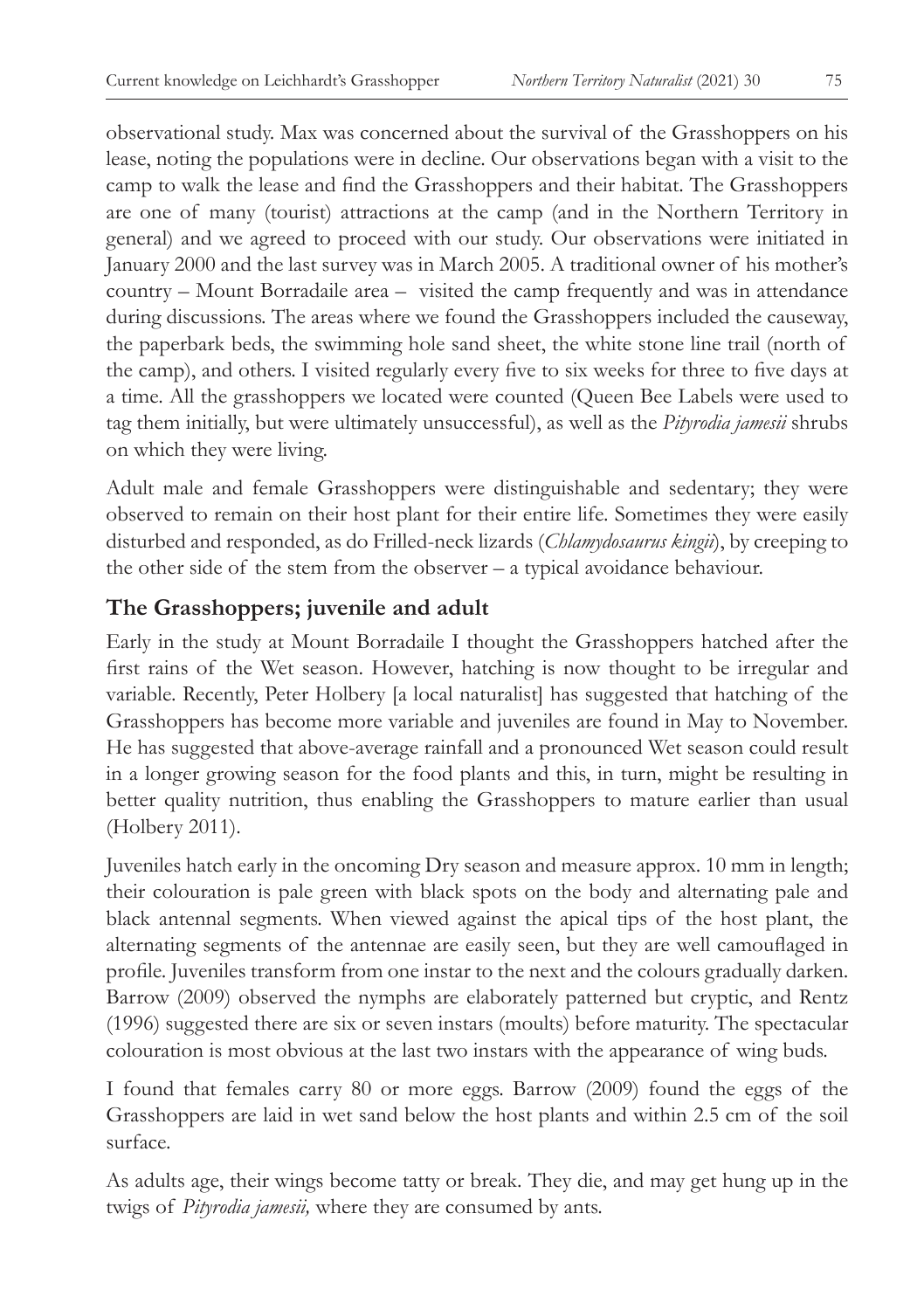#### **Where are the Grasshoppers found?**

The Grasshoppers are known to occur in scattered localities north of 16°S in western and northern Arnhem Land and the eastern Kimberley-western Victoria River District (Calaby & Key 1973; Lowe 1995; Wilson *et al.* 2003; ALA 2020). Within this range they have been found in Nitmiluk National Park, where I encouraged further study by rangers by forwarding a Research Plan and data sheet. They are also found in Keep River National Park, but those individuals appear paler than those further east. Anecdotal evidence includes occurrences in areas on the mainland adjacent to the Wessel Islands off the eastern Arnhem Land coast, and at Bulman. Local fishermen suggest they occur also at the Fitzmaurice River mouth along the Northern Territory coast (pers. comm. to author by an officer of Northern Territory Police at Timber Creek Police Station 1994).

Fire has changed the habitat. In February 2014 I was invited to participate in a survey of the Grasshoppers conducted by rangers and Aboriginal family members at a site near the Bowali Visitor Centre at Kakadu National Park Ranger Headquarters. Numerous adults were observed on recently burnt, low vegetation and within sight of the escarpment. I commented to a ranger that "the vegetation had thinned remarkably" since the days of my initial visits in 1991, wherein the escarpment walls were unable to be seen through the thick vegetation. The ranger was unaware of the thinning, and looked worried as he spoke. In 1994, along the road to Baroalba Springs, the previously dense vegetation was heavily impacted by fire, following years of burning by Parks and Wildlife to prevent late season hot fires burning into Kakadu National Park from Bulman in the south. Incendiaries were dropped from helicopters onto the sandstone escarpment country and the resulting fires burned for weeks at a time – on two occasions in excess of two weeks.

#### **Host plants**

*Pityrodia* is an Australian endemic genus of lamiacean plants of Gondwanan origin (Specht 2012). *Pityrodia* was first described by Robert Brown in 1810 while on Matthew Flinders' circumnavigation of the Australian coast. *Pityrodia jamesii* is the host to the Grasshoppers at Mount Borradaile and other areas within Kakadu National Park. The type specimen of *Pityrodia jamesii* was collected during the 1948–1951 American-Australian Scientific Expedition to Arnhem Land. The plant is endemic to the Northern Territory, and occurs widely in the East and South Alligator Rivers region.

Interestingly, Holbery (2011) claimed that all developmental stages of the Grasshoppers were more often found on less vigorous plants of *Pityrodia jamesii*. Vigorously-growing food plants appear to be avoided (Holbery 2011).

*Dampieria conospermoides* was one of the host plants on which the Grasshoppers were found during the American-Australian expedition, as well other species of *Pityrodia*. A species of native *Gardenia* is also recorded as a food plant (Key 1985). In Nitmiluk National Park the host plant is *P. pungens*, but in Keep River National Park it is *P. ternifolia* (Wilson *et al.* 2003).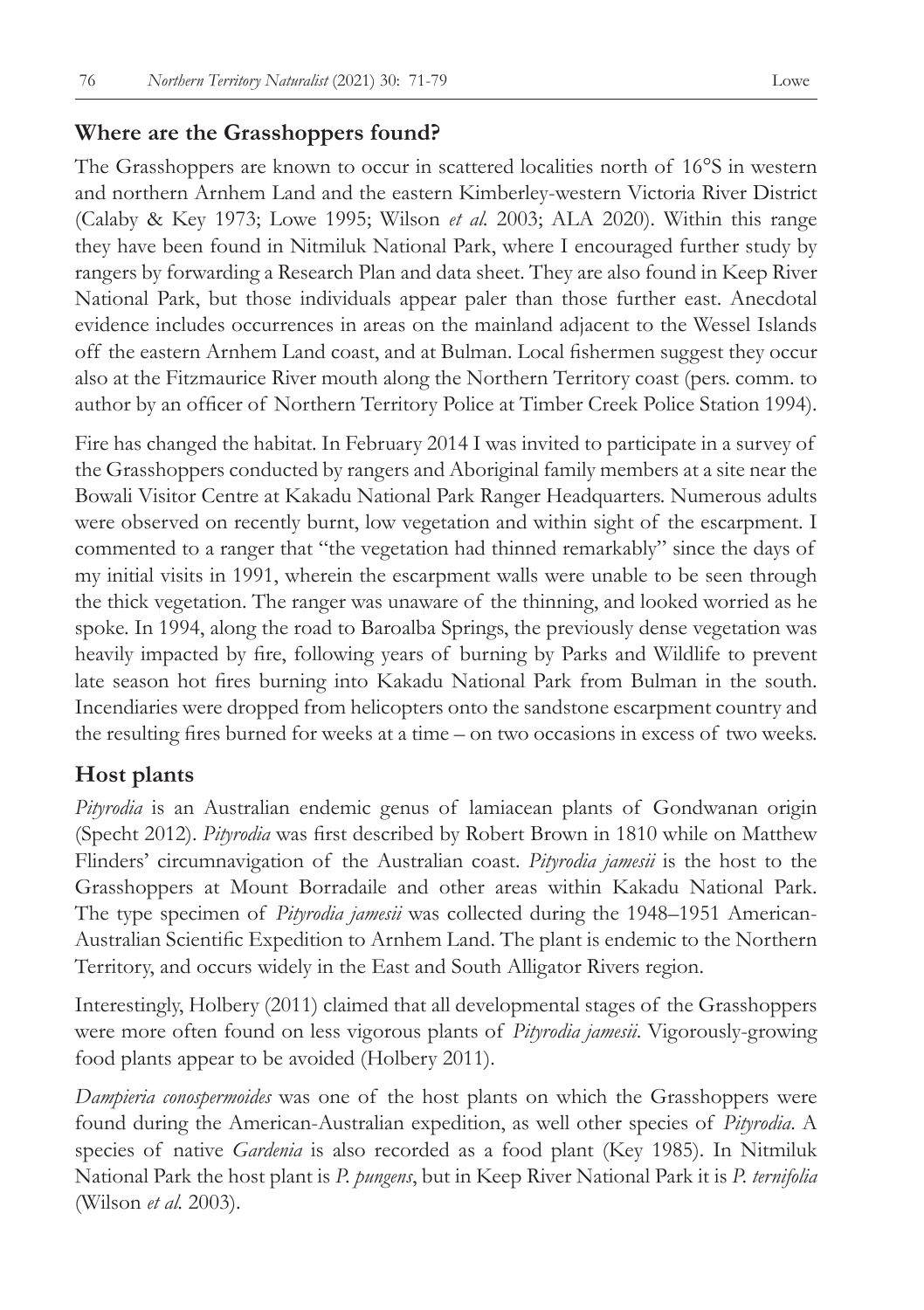Some years ago the Territory Wildlife Park at Berry Springs near Darwin had proposed an invertebrate display that included the Grasshoppers. However, the Park was unsuccessful in propagating the host plant, thus making it difficult to keep the Grasshoppers in captivity. I have had similar difficulty when trying to grow the host plant.

## **Fire**

Fire is a common occurrence in the sandstone heath country in the Top End of the Northern Territory and *Pityrodia* is an aromatic plant which burns readily. However it regenerates quickly from root stock and grows to approximately 6 or 7 cm within three weeks. In the early years of my interest in the Grasshopper, I observed late Dry season fires burn in, and around, Nourlangie Rock for many weeks. So I wondered how populations of this insect reacted to fire. One possibility is that individuals could fly out of range of the advancing flames (I observed a flight of more than 100 m by adults at Mount Borradaile). Another possibility is that individuals sit atop the host plants as fire/smoke draws near and then fall to the ground taking refuge under rocks before the fire strikes. During the Kapalga Fire Experiment I observed many other (different) species of grasshoppers flying ahead of the fire, and crickets and other readily mobile invertebrates racing up tree trunks well in advance of fire fronts, and certainly well before awareness of the impending fire by humans. Maybe the Grasshoppers possess this fire sense too?

What do the Grasshoppers feed on after a fire? And do they escape burnt areas and feed on other resources? Or do they starve and die? I observed that after a fire near Baroalba Springs, juveniles feed on the furry bark of dead/burnt *Pityrodia* plants, and Barrow (2009) made similar observations. While the plants themselves regenerate from the root stock, their seeds have dropped onto sandstone rock surfaces and, following Wet season monsoon rains, they are funnelled by flowing water between rocks and drainage lines where nutrients accumulate. I have seen germination by seeds that were caught up amongst fire debris.

During repeat visits to sites in the early years of the Mount Borradaile study I noticed that Grasshoppers rarely hatched out at the same sites on consecutive seasons, and Barrow (2009) in his study recorded only one site at which their eggs hatched on two consecutive years. Early in my 'orthopteran career' David Rentz mentioned that the eggs of the Grasshoppers might remain viable underground for seven to 10 years. So perhaps the soil could insulate the eggs at this depth provided their viability remained intact (pers. obs. based on observations made during CSIRO's Kapalga Fire Experiment in 1995).

Grimaldi & Engel (2005) suggest cicadas have existed for between 40 and 200 million years; so is it possible these pyrgomorphs had a similar life history initially? Is it possible that the Grasshopper pre-dates the breakup of Gondwana and the strategy of having eggs that remain underground might be an adaptation to unpredictable, fluctuating climatic conditions or environmental uncertainty? Later Aboriginal burning practices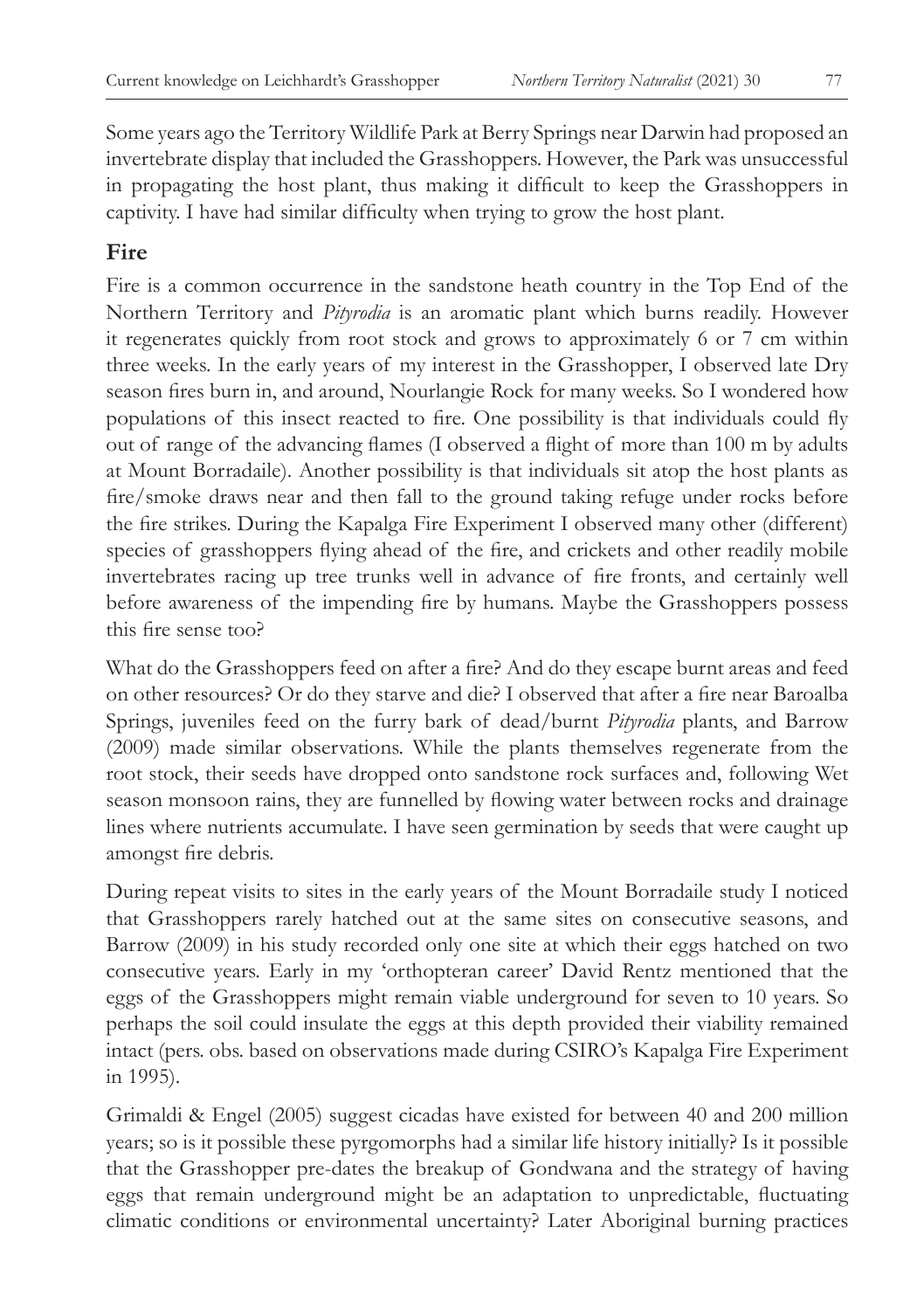and contemporary European burning practices using incendiaries might also have impacted populations. Barrow (2009) reminds us that the Grasshopper certainly predates Aboriginal burning practices.

Through this process of writing it seems clear to me now that David Rentz may have harboured these thoughts and questions long ago, but at that time I had not 'connected the dots' to understand these connections.

#### **Acknowledgements**

I am grateful to David Rentz for instigating my voyage of discovery on this fascinating insect. I hope that my experiences and reflections will stimulate readers' interest in this ancient animal and landscape. I must also thank the late Max and Phillipa Davidson for their generous support of the project at Mount Borradaile. This article was one of a series of essays written for a museum exhibition by Melbourne-based artist Simon Normand on Ludwig Leichhardt that was planned to be published in 2020, but unfortunately COVID-19 took care of that. Simon describes the exhibition as being in a "comatose" state now so he generously agreed that I publish the essay as an article in *Northern Territory Naturalist* to stimulate discussion on the content and the questions posed. I am very grateful to him for this agreement. Jesse Bell has approved the reproduction of his artwork. In the Northern Territory, the 2021 Wet season is underway as are the adult Grasshoppers, so it is a very opportune time to publish this article.

#### **References**

- ALA [Atlas of Living Australia] (2020). *Petasida ephippigera* White, 1845. https://bie.ala.org.au/ species/urn:lsid:biodiversity.org.au:afd.taxon:1d242843-d493-4643-841f-e42cae861f53/ (accessed 13 March 2020).
- Barrow P.H. (2009) The role of fire in the ecology of Leichhardt's grasshopper (*Petasida ephippigera*) and its food plants, *Pityrodia* spp. Unpublished PhD Thesis, Charles Darwin University, Darwin.
- Calaby J.H. and Key K.H.L. (1973) Rediscovery of the spectacular Australian grasshopper *Petasida ephippigera* White (Orthoptera: Pyrgomorphidae). *Journal of the Australian Entomological Society*  12, 161–164.
- Chaloupka G. (1993) *Journey in Time. The World's Longest Continuing Art Tradition; the 50,000 Year Story of the Australian Aboriginal Rock Art of Arnhem Land.* Reed Books, Chatswood, New South Wales.
- Donovan E. (1805) *An Epitome of the Natural History of the Insects of New Holland, New Zealand, New Guinea, Otaheite, and other islands in the Indian, Southern, and Pacific Oceans ...* F.C. and J. Rivington, London.
- Fletcher M.T., Lowe L.M., Kitching W. and Konig W.A. (2000) Chemistry of Leichhardt's Grasshopper, *Petasida ephippigera,* and its host plants *Pityrodia jamesii, P. ternifolia,* and *P. pungens. Journal of Chemical Ecology* 26, 2275–2290.
- Grimaldi D. and Engel M.S. (2005) *Evolution of the Insects.* Cambridge University Press, New York.
- Holbery P. (2011) Waiting for the wet: out-of-season records for adult Leichhardt's Grasshopper *Petasida ephippigera* (Orthoptera: Pyrgomorphidae). *Northern Territory Naturalist* 23, 59–62.
- Key K.H.L. (1985) Monograph of the Monostriini and Petasidini (Orthoptera: Pyrgomorphidae). *Australian Journal of Zoology, Supplementary Series* 107, 1–213.